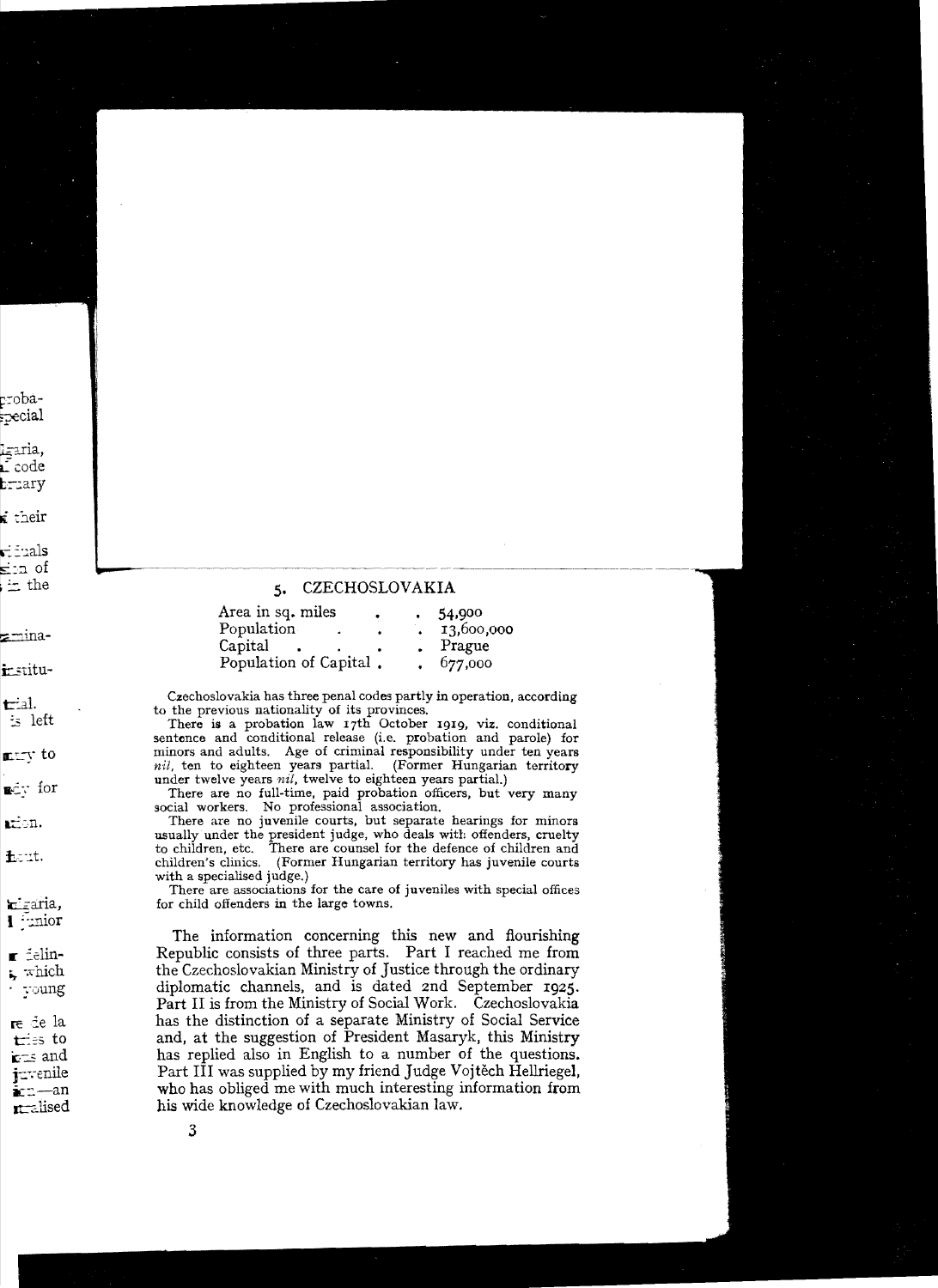# PART I (MINISTRY OF JUSTICE)

I. Yes, we have a probation law, viz.

2. The law of I7th October 1919, No. 562 of the legal code, concerning conditional sentencing and conditional release; on former Hungarian territory the Criminal Amendment Act XXVI/1908, relating to juvenile offenders, is partly operative.

3. The validity of Law No. 562/I9I9 is not restricted to offenders of any definite age.

In accordance with Law XXVI/1908 there is a number of special enactments relating to juveniles (twelve to eighteen years) :

Par. 21. Release on probation is carried out when the court does not pronounee sentence, but, having suitably 1 admonished the juvenile offender, leaves him conditionally at liberty for a probationary period of one year under supervision involving strict regulations. Release on proba t i skrivet i skrivet.<br>Jeografia tion cannot be applied if the juvenile of fender has already been convicted to imprisonment exceeding one month.

Par. 22. In the case of release on probation the court entrusts the supervision to the legal representatives of the juvenile offender, or, should such a course be desirabie for i his moral welfare, to a State-managed children's asylurn or other institute established for the purpose; to some association for the protection of children; or to a suitable person. Should it be necessary, the court will take steps 11 for the youthful offender to obtain suitable employment.

The person to whom the supervision is entrusted will keep continual watch upon the conduct of the juvenile offender and will immediately notify the court as soon as the probationary period has been spent unexceptionably.

Par. 24. The court orders reformatory training when the environment of the youthful offender is detrimental tó his character; when he is in danger of being neglected; or when for any other reason reformatory training appears to be necessary for his mental or moral development.

The court orders reformatory training for an indefinite period, but it cannot continue beyond the end of the youthful offender's twenty-first year.

Reformatory training is carried out in State institutions and other establishments recognised by the Minister of Justice as being suitable for the purpose.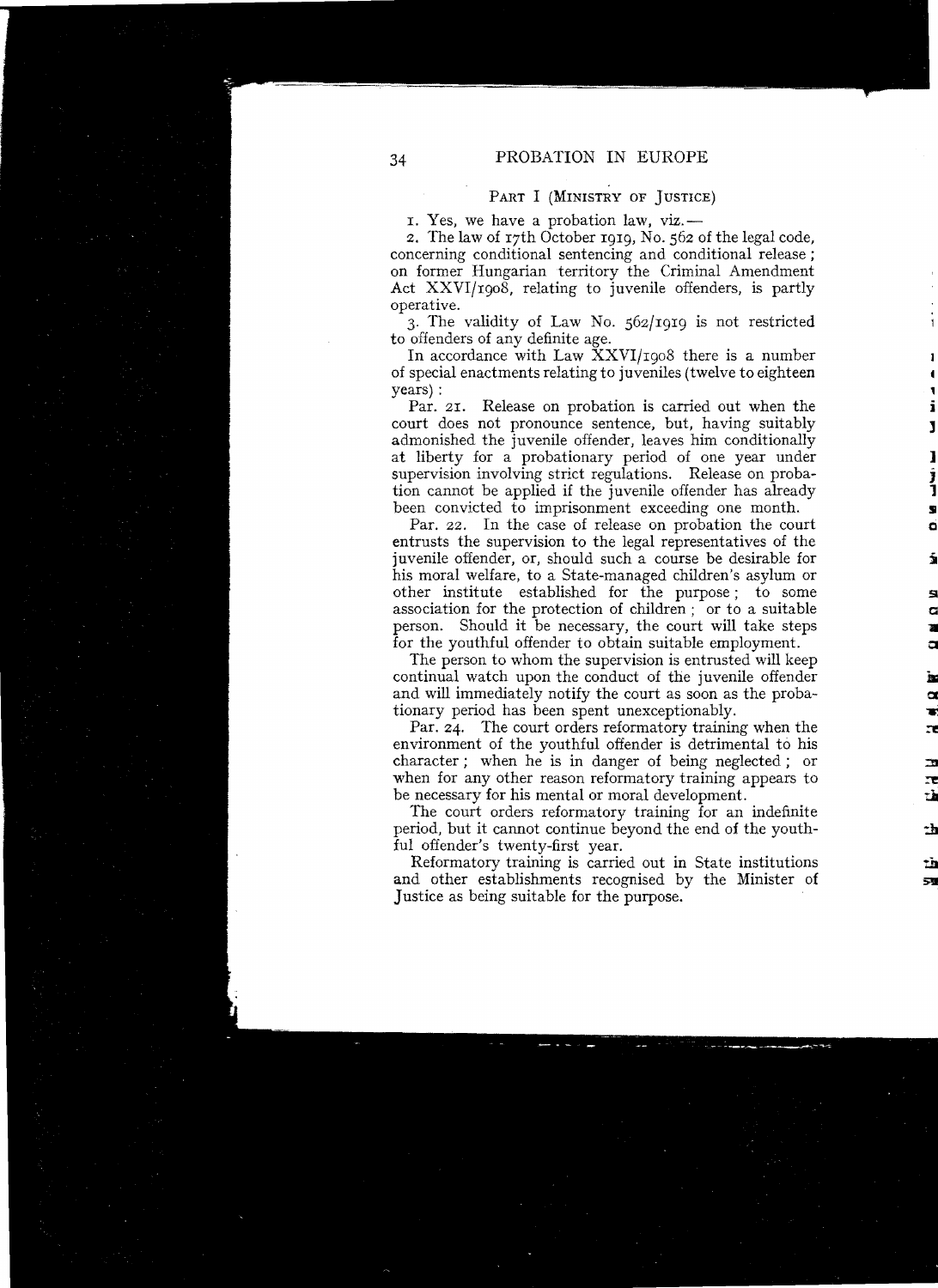The method of reformatory training and detailed regulations applying to it are drawn up by the Minister of Justice in collaboration with the Minister of the Interior.

Par. 25. A youthful offender who has undergone reformatory training can be released by the Minister of Justice after consultation with the supervising authority for a probationary period of two years if he has spent at least one year in an institution (Par. 24, Section 3) and if he appears to be completely reformed.

If he passes the probationary period in an unexceptionable manner, his discharge becomes final and definite. In the opposite case the Minister of Justice can order the person who has been released on probation to be sent back to the institution if he has not yet completed his twenty-first year.

Protective supervision is carried out in accordance with Par. 17 of Law No.  $562/19$  by the district court within the jurisdiction of which the offender is permanently located. This process is carried out by a confidential "protective supervisor," who complies with the direction given by the court.

The Act of IIth November 1919, No. 598, contains the following more detailed regulations :

Par. 34. The court which carries out the protective supervision must provide itself with the documents in the case in order to become acquainted with the circumstances under which the offence was committed, and with the culprit's previous record.

It is the duty of the court to admonish the offender if he has not behaved as he should have done, and to notify the court or commission deciding about the matter the reason why the carrying out of the deferred punishment or its **<sup>I</sup>tne** remainder is to .be ordered.

Par. 35. The person appointed as protective supervisor must be one enjoying public confidence and of unblemished reputation; chosen from among the offender's relatives, if there is no objection to this.

If the protective supervisor does not perform his duties, the court will appoint some other person in his place.

Should there be adequate reasons, the offender can ask the court to modify the measures in use by the protective supervisor.

Par. 36. At regular intervals fixed by the court the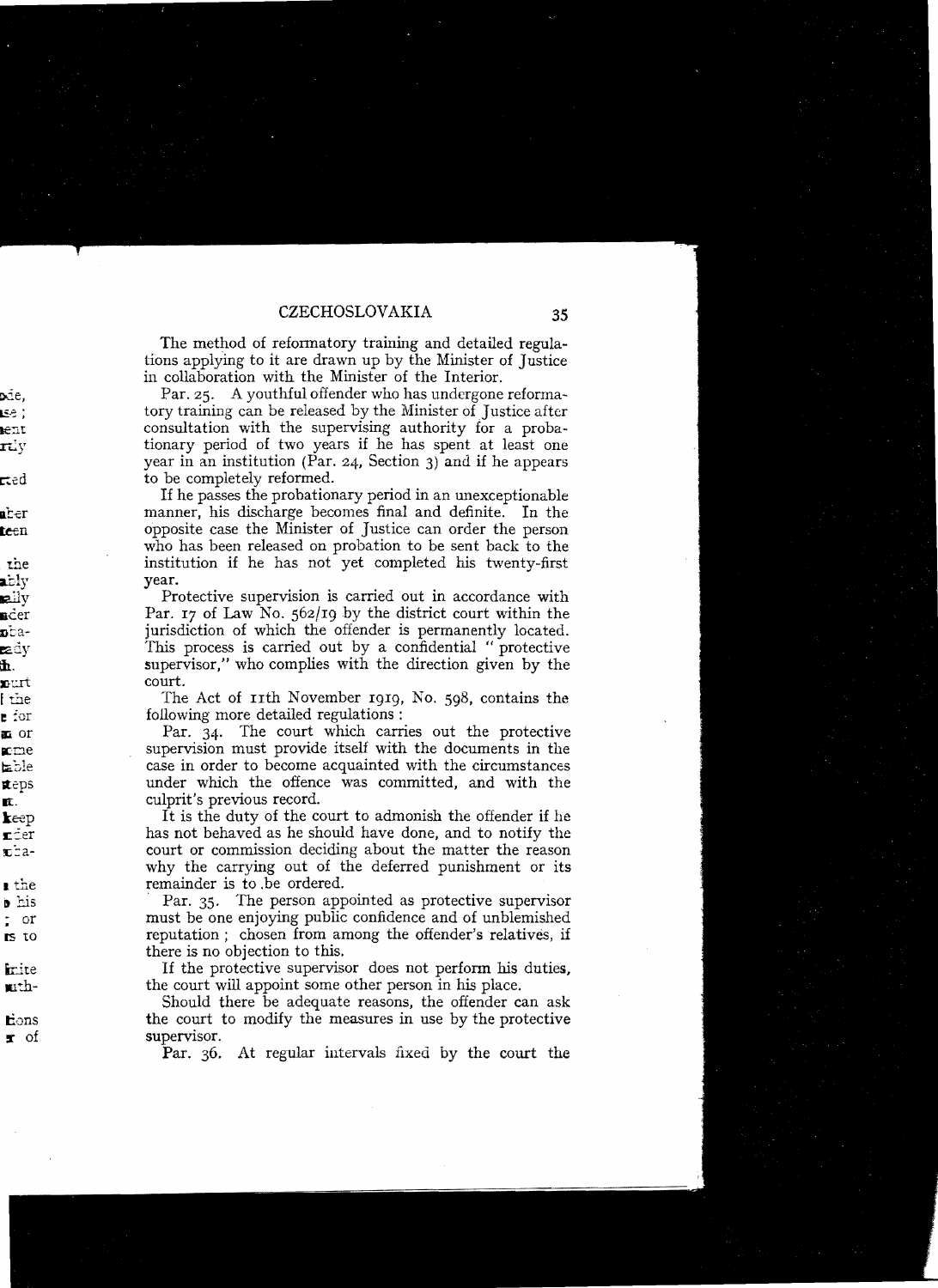protective supervisor must report to the latter, as far as possible orally, about the offender in his charge, and he must notify any fault which he perceives. Oral reports must notify any fault which he perceives. will be concisely recorded by the court.

In the case of juvenile offenders the court sometimes entrusts the protective supervision to youthful welfare societies, such as the "Department for Juvenile Welfare at the Prague Provincial Court."

5. Protective supervisors are not paid.

6. No special enquiry is made into the mental and physical abilities of offenders who are conditionally senteneed, but in the case of juvenile of fenders a detailed enquiry is made on the basis of questionnaires.

8. Mental, physical, etc., examinations of offenders take place in the course of the penal proceedings before the main part of the trial.

# PART II (MINISTRY OF SOCIAL WORK)

In the Republic of Czechoslovakia there are no institutions or clinics especially established for the mental or physical examination of offenders. 1

The mental examination of offenders takes place only when the result of the criminal proceedings gives rise to a suspicion that the offender is not of sound mind, in which case the judgment of two medical experts, usually psychiatrists, will be required as to the mental condition of the offender.

Otherwise there are education authorities and the institutions for the care of juveniles who pass their judgment on the 1 mental and physical conditions of the offenders at the request of the court.

The mental and physical examination of offenders after the trial-as is, for instance, customary in Belgium-is unknown in the Republic of Czechoslovakia. Thereforc questions 7-IO and 12 cannot be answered.

Though the legislature of the Republic of Czechoslovakia has indeed accepted the institution of probation officers from the English and American laws, nevertheless thc establishing of this institution is only in the beginning in our country.

As far as young people are concerned, the legislature of the Republic of Czechoslovakia took its own course on the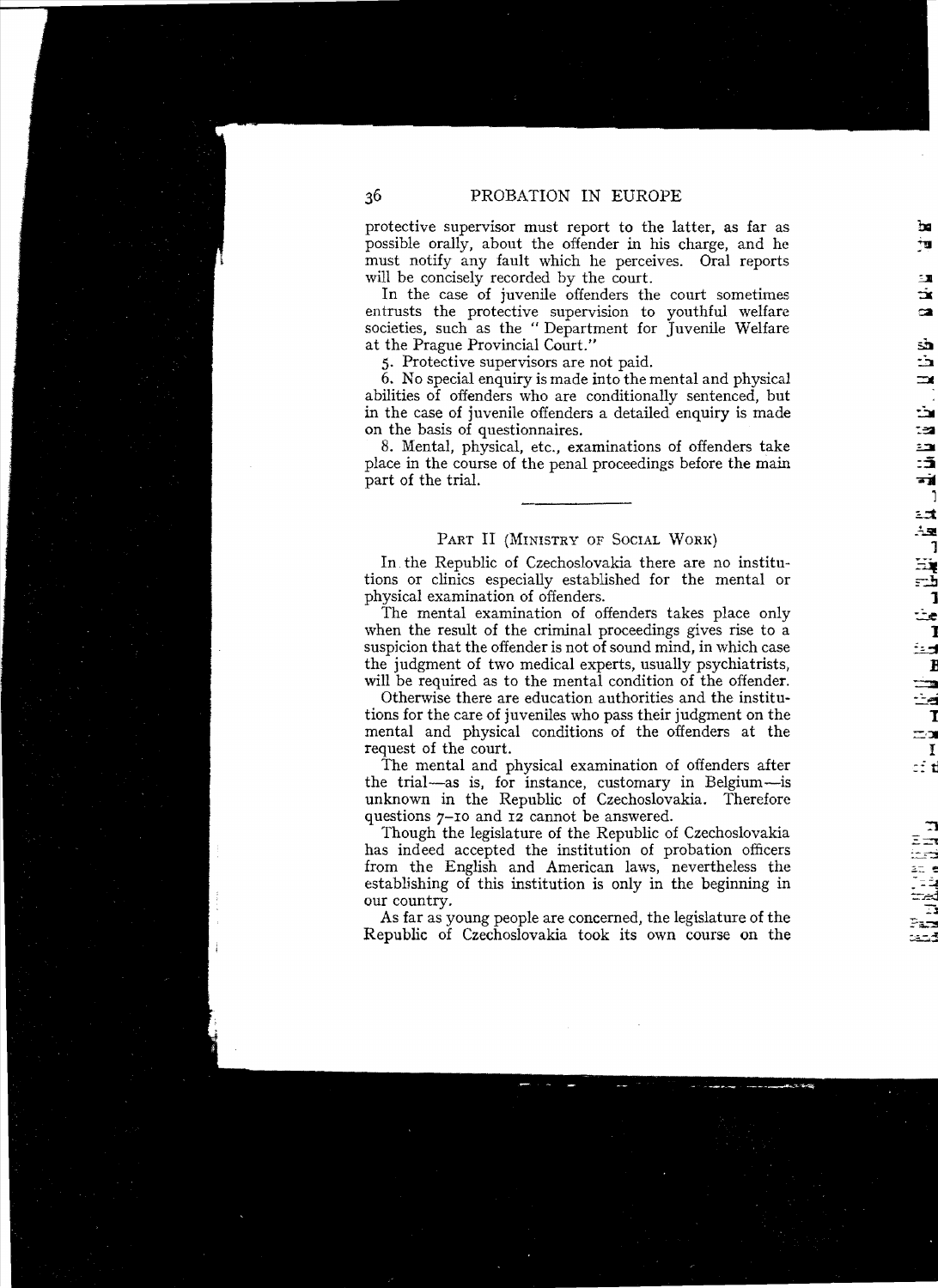basis of the special development of the social care for juveniles.

The social care for juveniles is in its foundation voluntary, and is managed by semi-official associations, These associations are active in the smallest court districts, and are called "The District Care for Tuveniles."

In case these district associations of care for juveniles should not suffice, e.g., for the institutional care for juveniles, the higher authorities have to interfere with the management, and are termed " The Country Care for Juveniles."

In these district and country associations are represented the courts of justice, administrative offices, the clergy, the teachers, etc. There are also established special sections and in the larger towns special offices for the care of juvenile offenders. These sections and offices are in steady relation with the court by the aid of their trustees.

These trustees have no specialised education, but their activity is prompted by the secretaries of the Juvenile Care Associations.

The secretaries, of course, get a special education at the High School of Social Care in Prague, where one of the subjects taught is criminal law concerning young people.

The graduated pupils of this school are connected with the Association of the former pupils.

This is the first step taken for the organisation of those factors.

Besides all this, there are congresses held from time to time to give the members the opportunity of exchanging their ideas and views.

The Country Juvenile Care Association publish every month a periodical called " The Juvenile Care."

I hope that by this information questions 11, 13 and 14 of the questionnaire have been answered to full satisfaction.

#### SUPPLEMENTARY INFORMATION

The kindness of President Masarvk, the Grand Old Man of Central Europe, afforded me an " Open Sesame " to the judicial and welfare institutions in Prague. I spent a whole day in the court of law with an efficient interpreter of the Czech language, whilst the President ]udge HeIlriegel and his two fellow-judges with the aid of a jury tried a young offender under twenty years of age.

The judges wore black gowns and black hats similar to those of the Parisian judges (see  $p. 83$ ). Before them was a crucifix with a candle on each side. An usher lit the candles. Everyone in the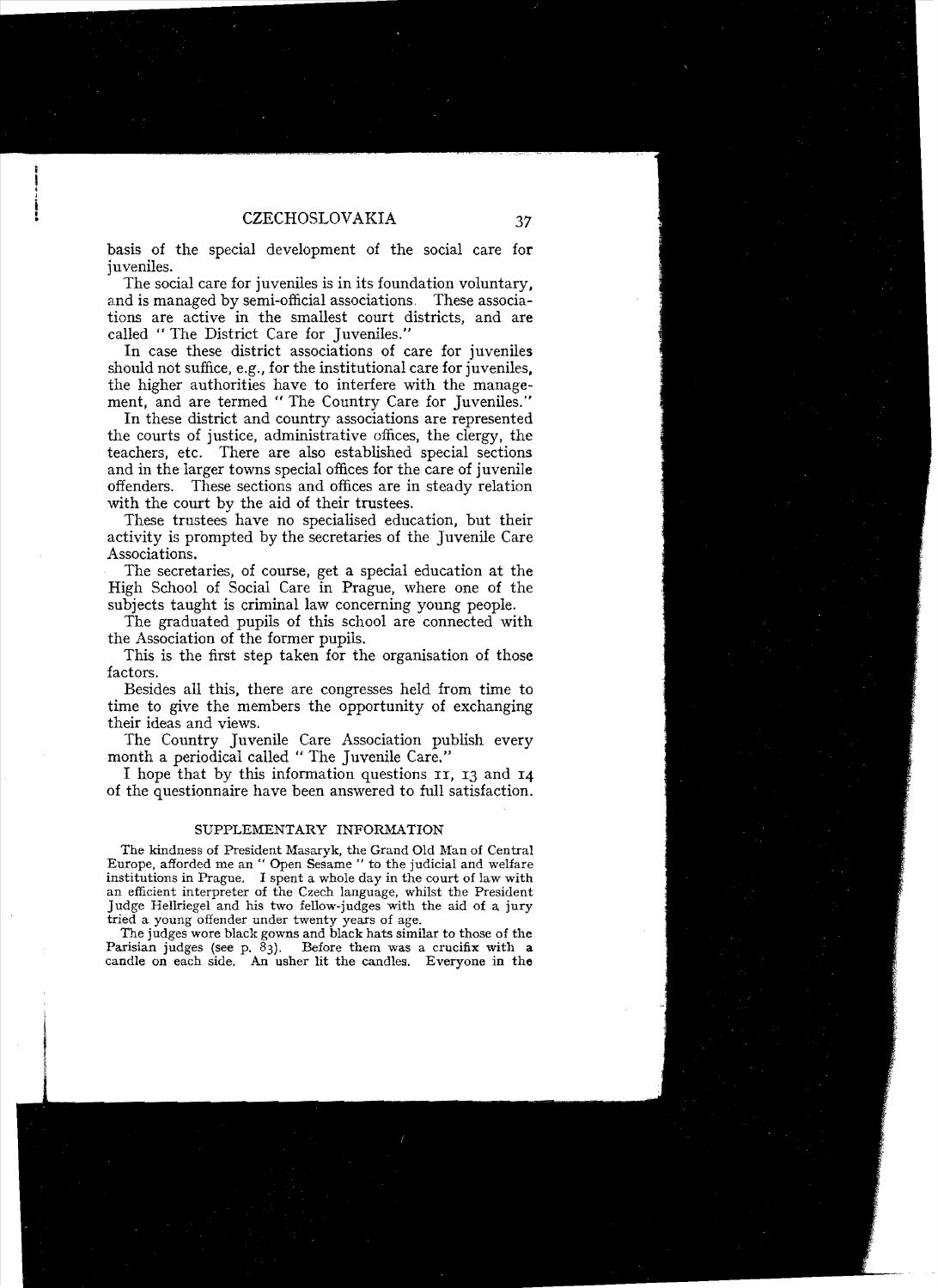erowded eourt stood. The witness came forward and in reply to the judge promised to tell the truth and in token thereof shook hands with him. The candles were extinguished, the court sat and the witness gave his evidenee. Every time a new witness appeared these preliminaries were repeated. To the left of the judge was seated the jury (whieh included women) and facing them was the prisoner sitting on a plain beneh (there was no " doek" I). Behind the defendant sat counsel and officials of institutions concerned in giving information. There was a homely dignity about it all. .. Did you hear what the witness said ? " the judge asked the defendant. "What have you to say to that? It is very important." Or to a too impulsive juryman, " No! No! You mustn't ask a question of that sort," Throughout the attitude was paternal.

In the judge's description of the Revolution he says that on the 27th October I918, after a day's work in the court administering the law under the Austrian regime, he retired to rest, slept soundly through a night of bloodless revolution and awoke to find the newly bom Czechoslovakian Republic in being and to administer its new law, No. II, on the 28th October 1918. In the portions of the Republic formerly under Austrian and Hungarian rule the two codes of law were continued respectively, and these are gradually being superseded by the new laws of the Czech Republic.

It is interesting to know that a new juvenile court law has been drafted for the Republie.

# PART III (JUDGE VOJTĚCH HELLRIEGEL)

Judge Hellriegel, President in the Prague law courts, very kindly drew out a digest of the laws dealing with the protection of children. From this I reproduce a few of the more striking and informative features.

#### A. Regulations by Law and Orders in Council of Penal *Matters with regard to Young Persons*

Penal law of 27th May r852 (revised and enlarged by the law of 3rd September 1903), valid only for Bohemia, Moravia and Silesia.

Par.  $\tau$ . Crime presupposes evil intent.

Par. 2. Therefore an act or omission is not considered a crime when the transgressor has not yet completed his fourteenth year.

Par. 46*a*. If the offender at the time of committing the crime has not yet reached the age of twenty, if he is feebleminded, or if his education has been greatly neglected, these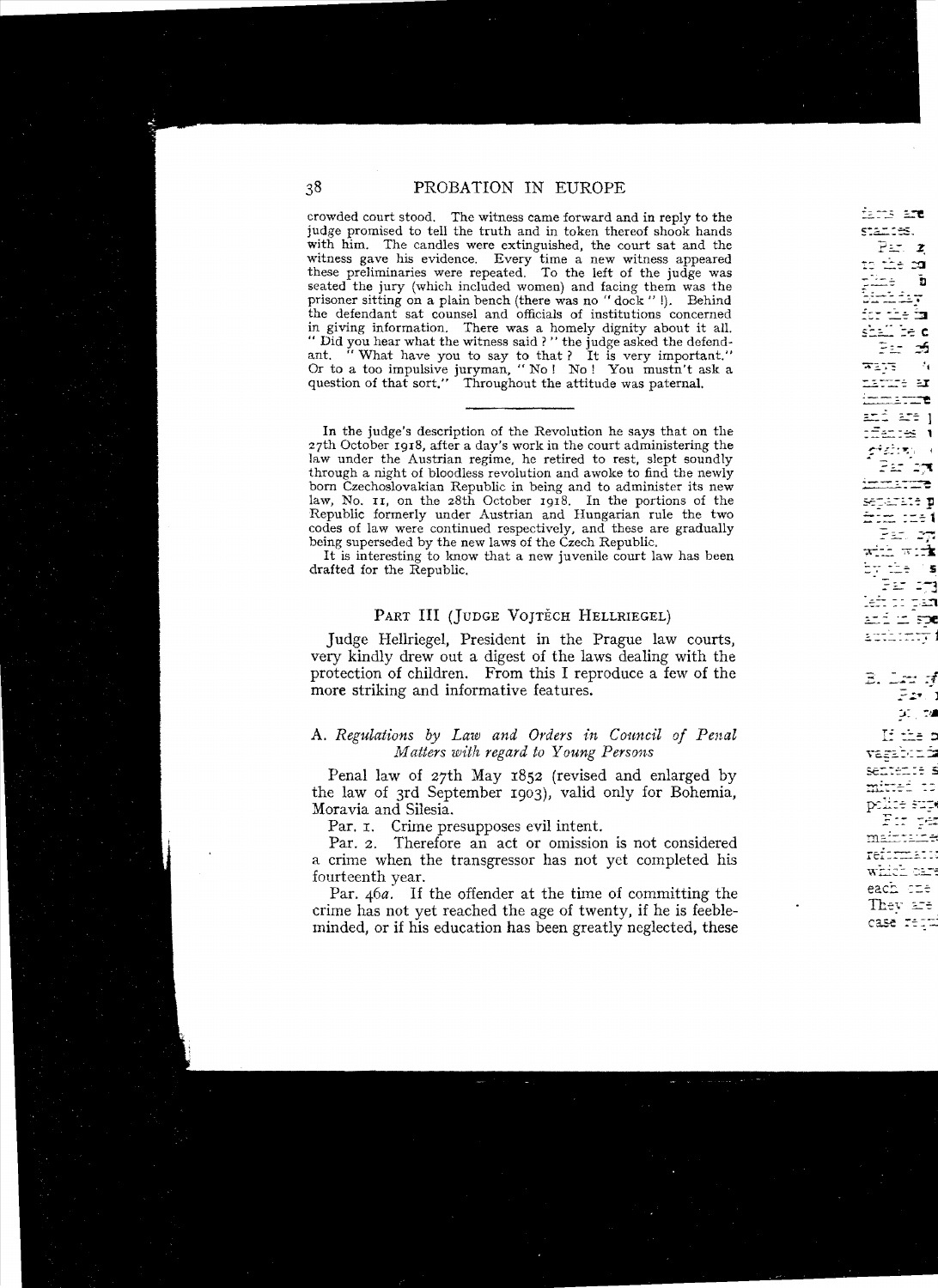facts are taken into consideration as extenuating circumstances.

Par. 237. Punishable acts committed by children up to the completed age of ten years are left to parental discipline; but from the age of eleven, i.e. after the tenth birthday has been passed, to the age of fourteen, acts which for the immaturity of the offender are not considered crimes shall be considered as transgressions *(prestupky)*.

Par. 269. Immature persons may become guilty in two ways: (a) through punishable offences which in their nature are crimes, but which, having been committed by immature persons, are considered only as transgressions and are punished as such; (b) through such punishable offences which in their nature are only misdemeanours *(břečiny)* or transgressions *(přestupky)*.

Par. 270. Acts of the first kind, 269  $(a)$ , committed by an immature person, shall be punished by confinement in a separate place according to the nature of the circumstances from one to six months.

Par. 272. This penalty shall be accompanied (together with work of which such offender is capable) by education by the " spiritual overseer" or by the chaplain.

Par. 273. Misdemeanours or transgressions are in general left to parental discipline, but where this is not administered, and in special cases, they are punished and ordered by the authority for public safety.

### **B.** *Law of 24th May* r885, *Par.* 89; *and of roth May* r873, *Par.* r08 *lmperial Code* " *and of 24h May* r885, *Par. 90, valid only for Bohemia, Moravia and Silesia.*

If the court finds a person guilty of the transgression of vagabondage or of begging, it may decide that after his sentence shall have been served, such person may be committed to a compulsory workhouse and be placed under police supervision.

For persons not over eighteen years of age there are maintained (in place of the compulsory workhouse) special reformatory institutions (schools) for youthful offenders, which care for their moral and religious education, and where each one of the committed is taught some special trade. They are to be kept in such institutions as long as their case requires, but not after they have reached the age of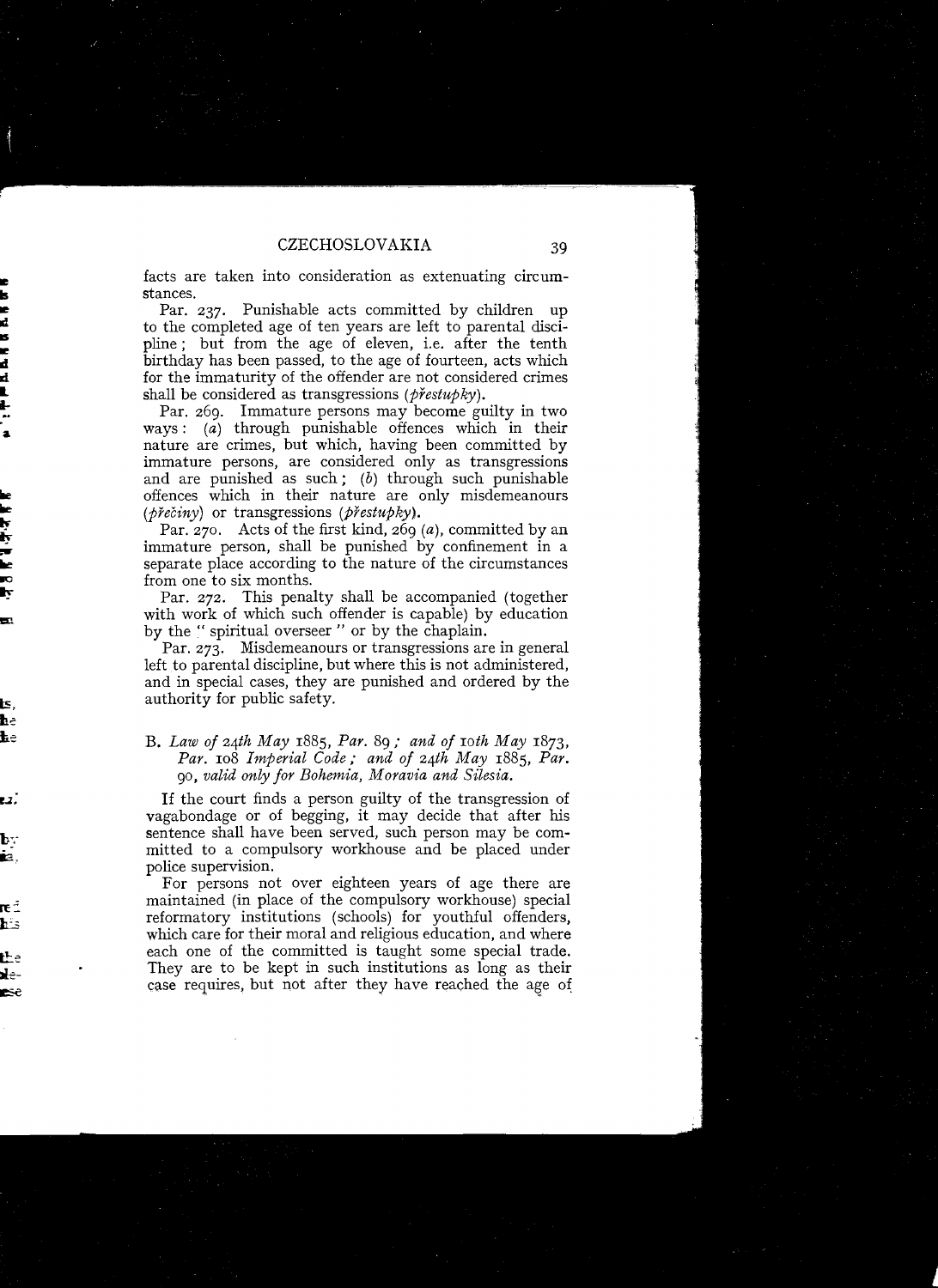twenty. Such offenders may also be placed in private reformatories.

#### C. The Law for the Protection of the Republic, of 19th March 1923, Par. 53, valid for the whole State.

Probation for persons over eighteen is not available when the crime committed falls in the scope of this law, or if in any way the crime, transgression, or misdemeanour requires that for reasons of public safety the punishment should be imposed.

#### D. The Law for the Protection of the Republic is valid for the entire State, 19th March 1923.

This severe law, which deals with the murder or attempted murder of those holding high positions in the State, was passed after the murder of Minister Rašin by a youth under twenty years of age.

#### E. Provisions of the Penal Laws for the Protection of Young Persons

# Penal Law of 27th May 1852, valid for Bohemia, Moravia and Silesia

Par. 376. It is a transgression to neglect the obligatory supervision of children under care.

Par. 377. Children must not be put to sleep by administering to them poppy-juice.

Par. 379. Provides for the punishment of wet-nurses infected with contagious diseases (other than venereal diseases).

Par. 414-421. The exceeding of parental discipline is punishable, viz. abuse of children by parents, guardians, teachers, masters of apprentices, masters of servants.

#### F. Law for the Eradication of Venereal Diseases of 11th July 1922, valid for the whole Republic.

Par. 14. Houses of ill-fame are abolished. The erection and upkeep of such is forbidden and is punishable as "enticing for immoral purposes."

Par. 15. Provides for the establishment of houses of correction for prostitutes,

40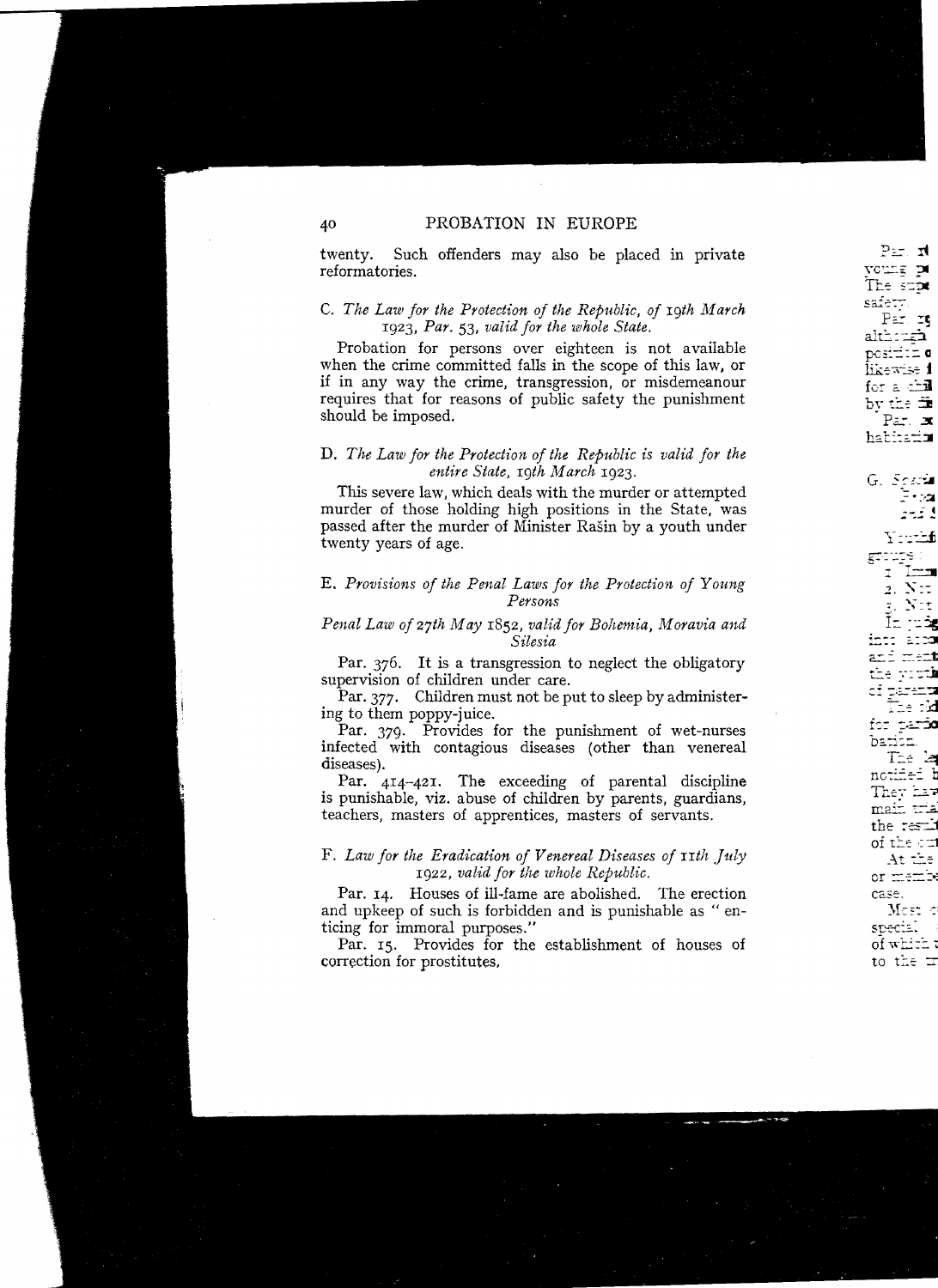Par. 16. Creates institutions for the correction of fallen voung people under eighteen vears of age of both sexes. The supervision is in the hands of the officers of public safety.

Par. 10. Provides for the punishment of a woman who. although she is suffering from venereal disease, accepts a position of wet-nurse to a child not infected with the disease ; likewise for the punishment of him who hires as wet-nurse for a child afflicted with the disease a woman not affected by the disease.

Par. 20. It is a punishable offence to persuade to cohabitation a girl of less than sixteen years of age.

Youthful persons are divided into the three following groups:

I Immature—from ten to fourteen years of age.

2. Not of age-from fourteen to sixteen vears of age.

3. Not of age—from sixteen to eighteen years of age.

In judging the offence the following facts must be taken into account: the age of the offender, retarded physical and mental evolution, motives for the act as explained by the youth of the offender, his repentance and the adequacy of parental discipline.

The old order that young persons should be recommended for pardon is changed to the use of the devices of probation.

The legal defenders of the youthful accused shall be notified by the court of the charges against their clients. They have the right to interfere for their defendants at the main trial, and if not present, they are to be notified as to the result. The court of guardians must also be notified of the outcome of the trial.

At the final trial shall be present counsel for the accused or members of Child-welfare organisations concerned in the case.

Most of the courts, especially in the large cities, have special " authorities for the care of the youth," the workers of which take part in the main trials and investigate, previous to the trial, the home and personal circumstances of the

G. Special Regulations (not laws) with regard to Penal Procedure against Youthful Persons in Bohemia. Moravia and Silesia.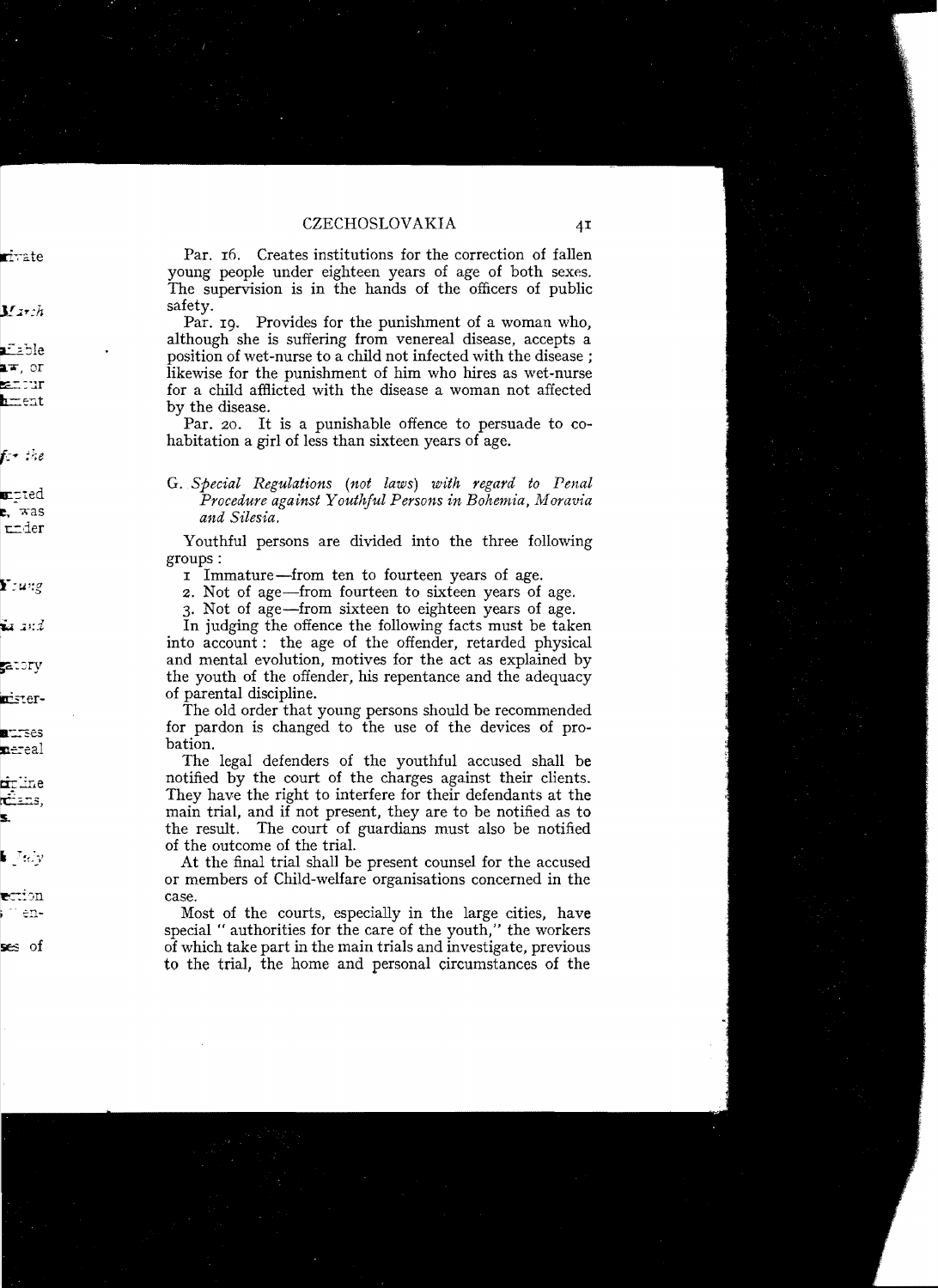accused and the environment in which he lives. After the verdict they see to the placing of the child and his education. acting in general as probation officers for the persons on probation.

The examination of the accused should be done tactfully and only in exceptional cases should resort be made to confinement pending investigation and trial.

The court of guardians according to the outcome of the trial shall make further arrangements for the protection of the erring child. It shall consider whether or not the parent or guardian of the child should be deprived of parental or guardian authority respectively.

Youthful offenders receiving heavier sentences shall serve their terms in special prisons for young persons, or at least in separate sections set aside for them in ordinary prisons. The court or the prison at the dismissal of the young prisoner shall inform the proper court of guardians.

These young prisoners must receive proper religious, school and moral instruction. The children's judge shall, before passing sentence, obtain information regarding the behaviour and reputation of the accused and his environment from the school, from the local police authorities, from the Church and gendarme authorities and from the State police authorities.

In Prague there is a special department of social welfare in connection with the police.

The penalty of imprisonment not exceeding three months which the inmates of reformatories should serve for punishable acts committed before their confinement in the reformatories or during their confinement may be served in the reformatories themselves. The Ministry shall specify the reformatory in which the sentence must be served.

These reformatories may also be used for carrying out the penalty of imprisonment of children who are not inmates, provided such children have their homes at, or near, the place where such reformatory exists. The reformatories  $\text{(Country = Bohemia, Moravia)}$ are country institutions. Silesia.)

The Assembly Court has a special senate for dealing with matters touching juveniles, or it may have a special children's judge.

At the district courts the jurisdiction over juveniles is in the hands of a guardian judge, who is usually, and should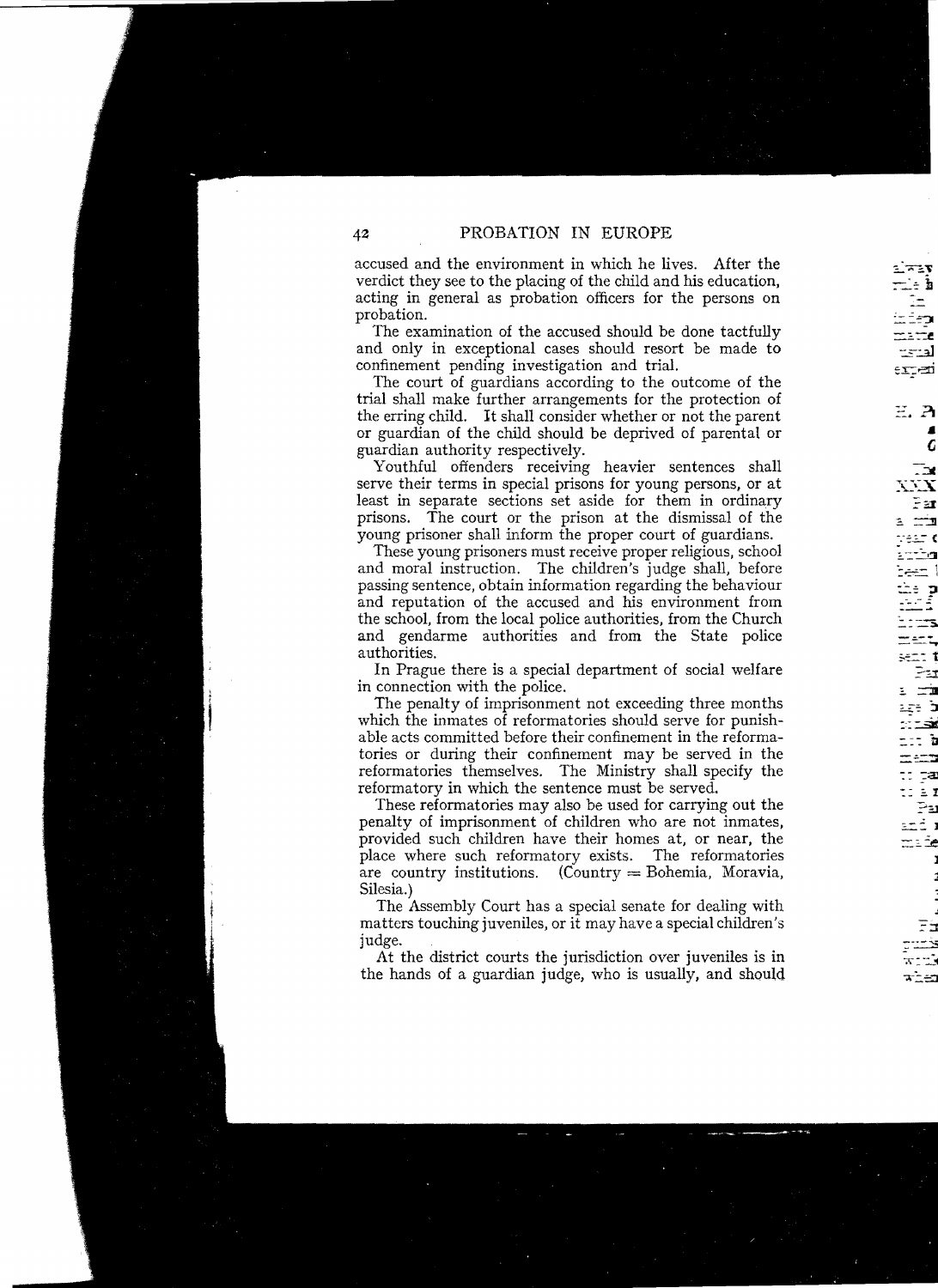always be, an older and specially experienced judge (as a mIe he is the President of the district court).

In the capital eities of each of the countries there are independent district courts for transgressions, and the matter of dealing with the juveniles is in the hands of (usually) the President of the court (i.e. the oldest and most experienced judge).

#### **H.** *Provisions ofthe Law with Regard to Juveniles in Slovakia and Sub-Carpathian Russia, in which countries the Old Hungarian Penal Law still holds good.*

The provisions of the penal law (amended in 1007, Par. XXXVI).

Par. 15. No person who, at the time of committing a crime or misdemeanour, has not yet passed the twelfth year of his age, can be punished by a court of law; and the authorities before whom such a person, i.e. the child, has been brought, must transfer him for punishment either to the parents, or to the school authorities who punish the child by means of reproof or by confinement after school hours. If the child is morally endangered by its environment, the Guardian authorities are notified or the child is sent to the State Children's Home.

Par. 16. Any person who at the time of committing a crime or misdemeanour has passed his twelfth year of age but has not yet completed his eighteenth birthday, is considered "juvenile" (lit. youthful). Such person may not be legally punished if he is not sufficiently developed mentally and morally. In this instanee the case is also left to parental or school discipline, or the oftender may be sent to a reformatory.

Par. 17. If, however, the juvenile is sufficiently mentally and morally developed, the following dispositions may be made by the court:

I. reproof ;

2. he may be set free on probation ;

3. reform education ;

4. he may be put in prison or in a State prison.

Fines may not be imposed nor may the guilty person be punished by loss of political rights. An act which otherwise would be considered a crime is considered a misdemeanour when committed by a juvenile.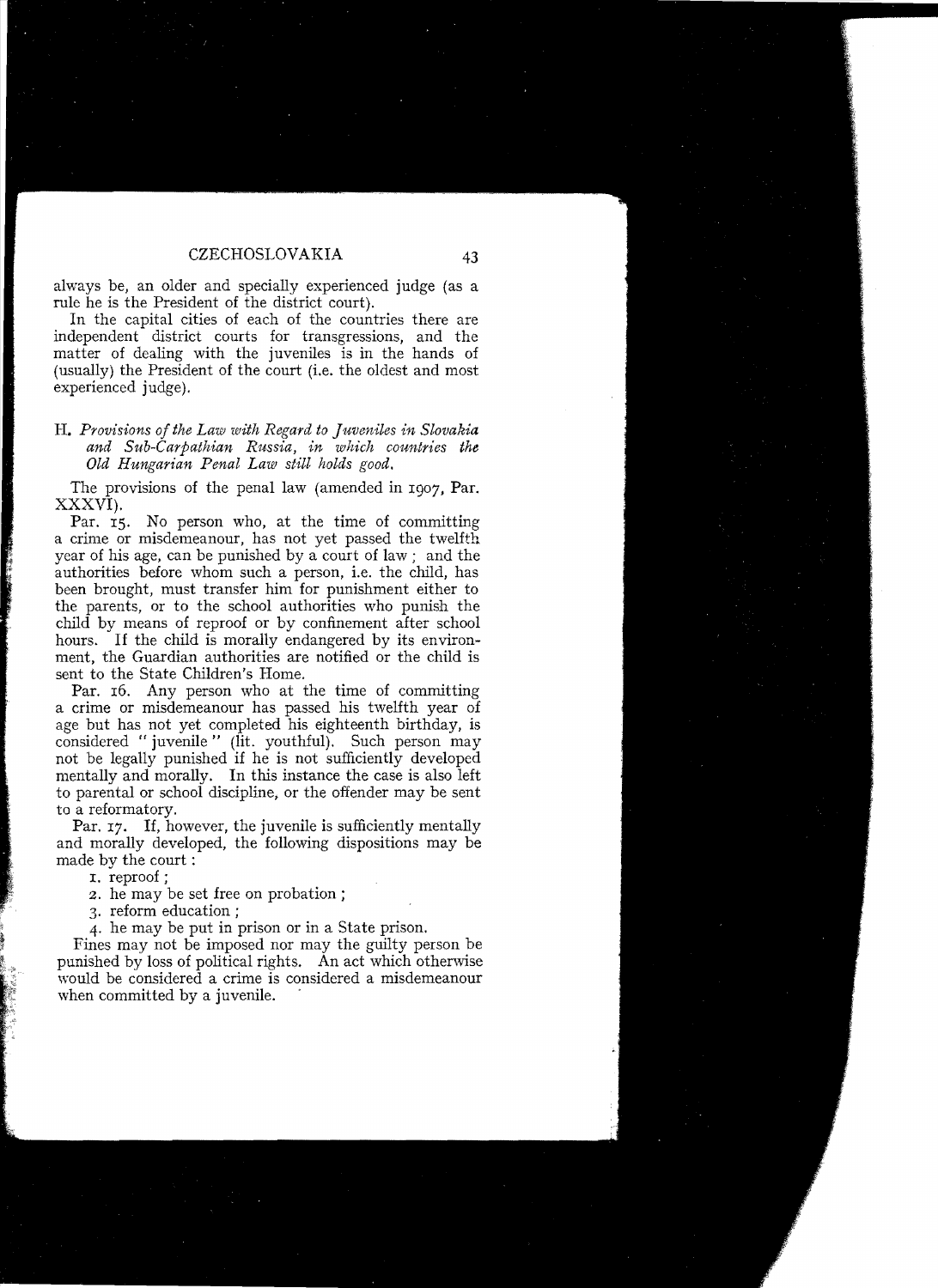I. Reproof is given in an impressive manner at a public proceeding and is accompanied by the threat of a more severe penalty should the act be repeated. If the offender fails to appear on the occasion when the reproof is to be administered, or if he does not receive the reproof with due respect, the court makes a new decision.

 $\overline{z}$ . In setting the culprit free on probation he is put on probation for the period of one year. This may not be done if the juvenile had been similarly punished previously by being put on probation for a period of more than one month.

Supervision of juveniles is entrusted by the court according to need either to the child's legal guardian, or to such other as the court may direct.

If the condemned during this period of probation behaves faultlessly, the penal proceedings shall be stopped. In the reverse case the offender shall be condemned to "reform education" or to go to a prison or to a State prison.

3. Reform education may be given for an indefinite his twentieth year of age. Reform educational bodies are either special State or other institutions. If the child has been in such an institution at least one year, he may be released on probation (parole) for two years if he seems to

have reformed within the year.<br>4. The court passes the sentence of imprisonment in case. the act is one the penalty for which is death or imprisonment. The shortest term of imprisonment is fifteen days; the longest (if the offender has at the time he committed the act passed his fifteenth birthday) is ten years, provided the act is punishable by death or gaol. In other cases the longest term is five years. The shortest term of imprisonment in the State prison is one day and the longest term is two years.

A person so condemned may after serving his sentence be subjected to reform education.

On having completed two-thirds of his term the condemned may be released conditionally under proper supervision. *F:;:'* 

vision.<br>If the juvenile is guilty only of a misdemeanour, he shall be punished by the administrative authorities, and that either by parental or school punishment, or reproof, release on probation, reform education (as above), or locking up (in place of imprisonment) for a period not to exceed two *'\_i.* "= months. **1""";**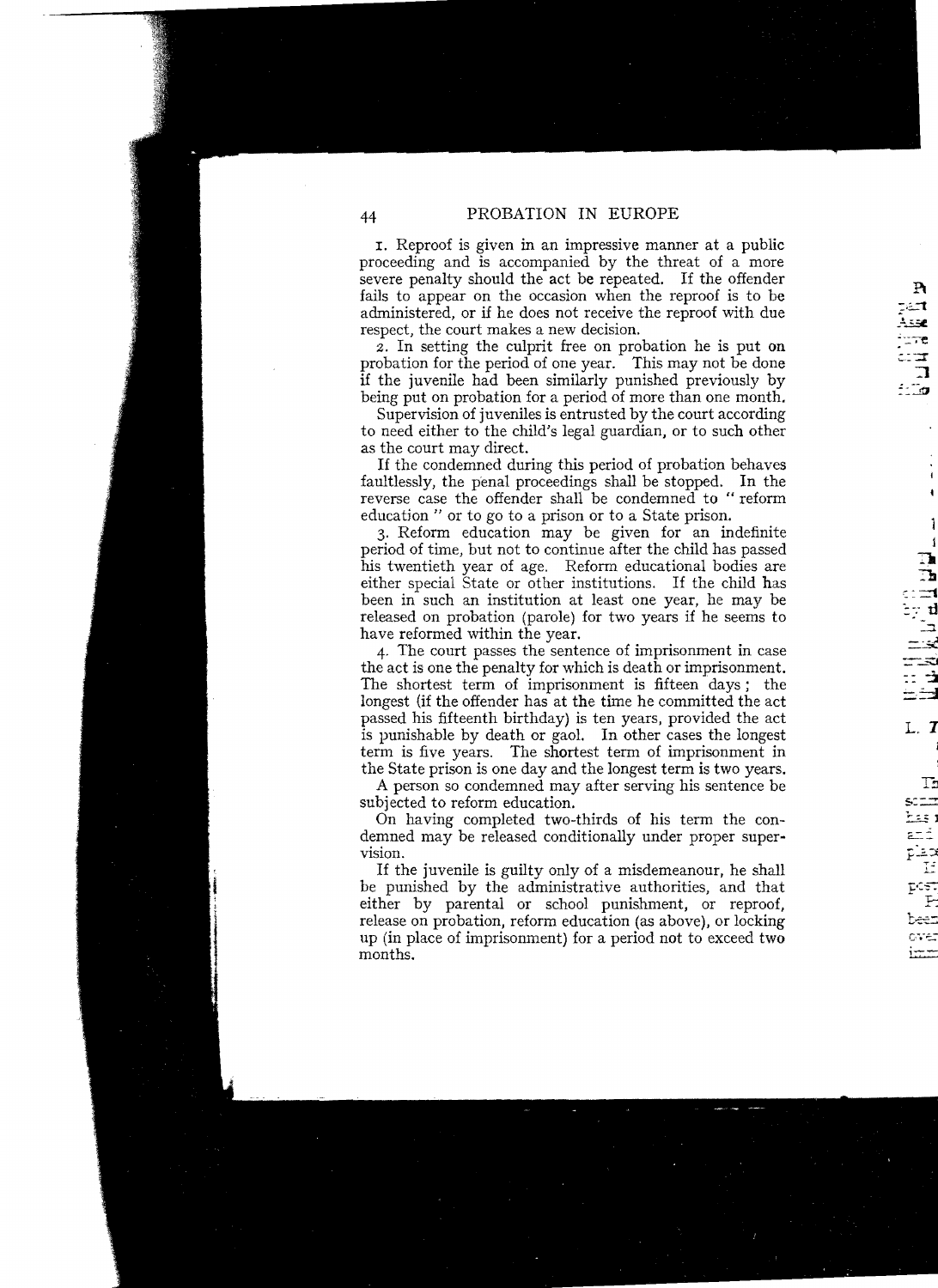# K. Penal Administration. Juvenile Courts.

(Article from the Law VII of 1913).

Penal jurisdiction over juvenile offenders is vested in particular juvenile courts set up in connection with the Assembly Court. The Minister of Justice may set up juvenile courts also in connection with certain district courts.

The children's judge passes the sentence, except in the following instances:

I. If the juvenile committed the act and has finished his fifteenth year:

2. If in addition to the act which falls under the jurisdiction of the juvenile court, the offender is also charged with a punishable act committed after he has completed his eighteenth year:

3. Or if he is charged with an act which is punishable by death or imprisonment after having completed the fifteenth year of his age.

The Senate has jurisdiction in all such cases  $(1, 2, 2, 3)$ . The juvenile offender is never brought before a jury court. The prosecution in misdemean our offences is done by the administrative authorities such as the police court.

In the jurisdiction of the children's judge come also acts (misdemeanours) committed by the parents, guardians, trustees, and superintendents against the children entrusted to them in allowing children under fifteen years of age to indulge in vagabondage or in sending them to beg.

#### L. The Law of 17th October 1919, Par. 562, regarding Probation and Parole. Valid for the Whole Republic, and includes all Persons regardless of Age.

The court may postpone the execution of a fine or imprisonment penalty if the latter is not longer than one year, if it has reason to believe that the offender will lead a lawful life and therefore the carrying out of the penalty need not take place.

If the guilty party has conducted himself properly during postponement, he is considered not to have been sentenced.

Probation is out of the question if the offender has been sentenced previously for a crime for a period of over three months or for an act committed from base and immoral motives.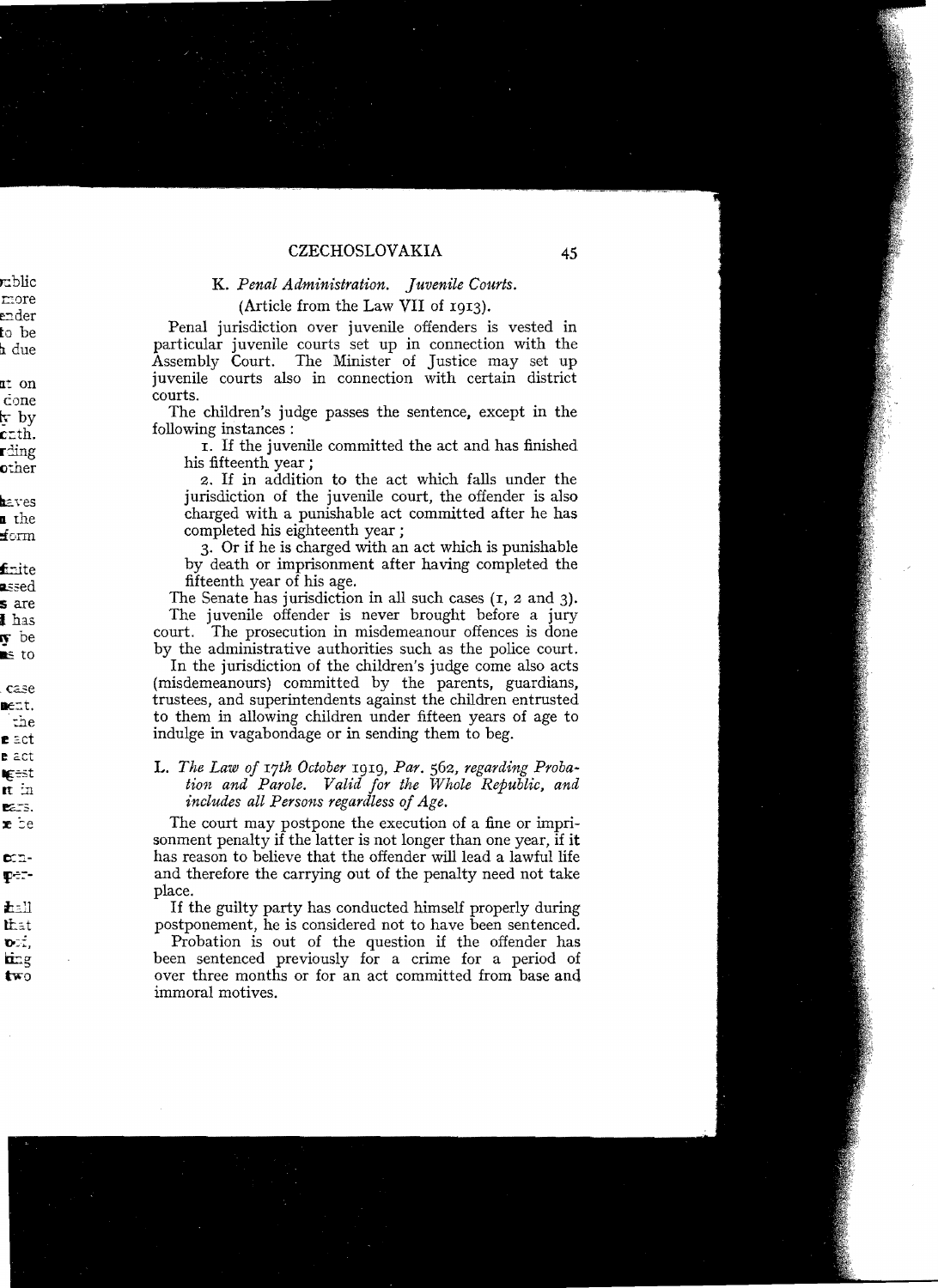The probation period begins with the day when the sentence is passed permitting postponement of its execution, and is one to three years if the penalty is a fine or imprisonment (up to six months' imprisonment); and two to five years if the penalty is more severe.

The court may place the probationer under supervision and under various restrictions as to residence and behaviour and as a rule it shall also order him to do his utmast to repair the damage he has done by his act.

The court shall order the execution of the sentence if it should subsequently learn that probation should not have been granted, or that the offender during his period of probation has taken to immoderate drinking, gambling, idling or immoral living, or if the probationer refuses to give satisfactory reparation without giving a sufficient reason for so doing, and further, if he has during this period committed a crime or a more serious transgression or misdemeanour.

If the offender whose sentence is at least one year's imprisonment has completed at least two-thirds of his term; or one who is sentenced to life imprisonment has completed at least fifteen years of it, "parole" may be granted if he gives cause to believe that he will lead a good life.

The period of probation (" parole ") equals the time of the sentence yet to be served, but may not be shorter than two years, and in the case of a life-sentence ten years.

The released prisoner may be placed under supervision during the period of probation.

The supervision for both probation and parole is in the hands of the district court in whose territory the offender has his permanent home. The court exercises this control through a special officer-a special " confidence man " or " protective supervisor."

This "confidence man" should always be a person of faultless reputation and one who is entirely trusted by the public. If there is no special reason against it, he may be chosen from amongst the relatives of the condemned.

#### NOTES

- I\_ Offences are divided as follows :
	- (a) Transgressions *(PrestuPky).*
	- (b) More serious transgressions  $(p\gamma e\gamma)$ .
	- (c) Crimes (zloéiny).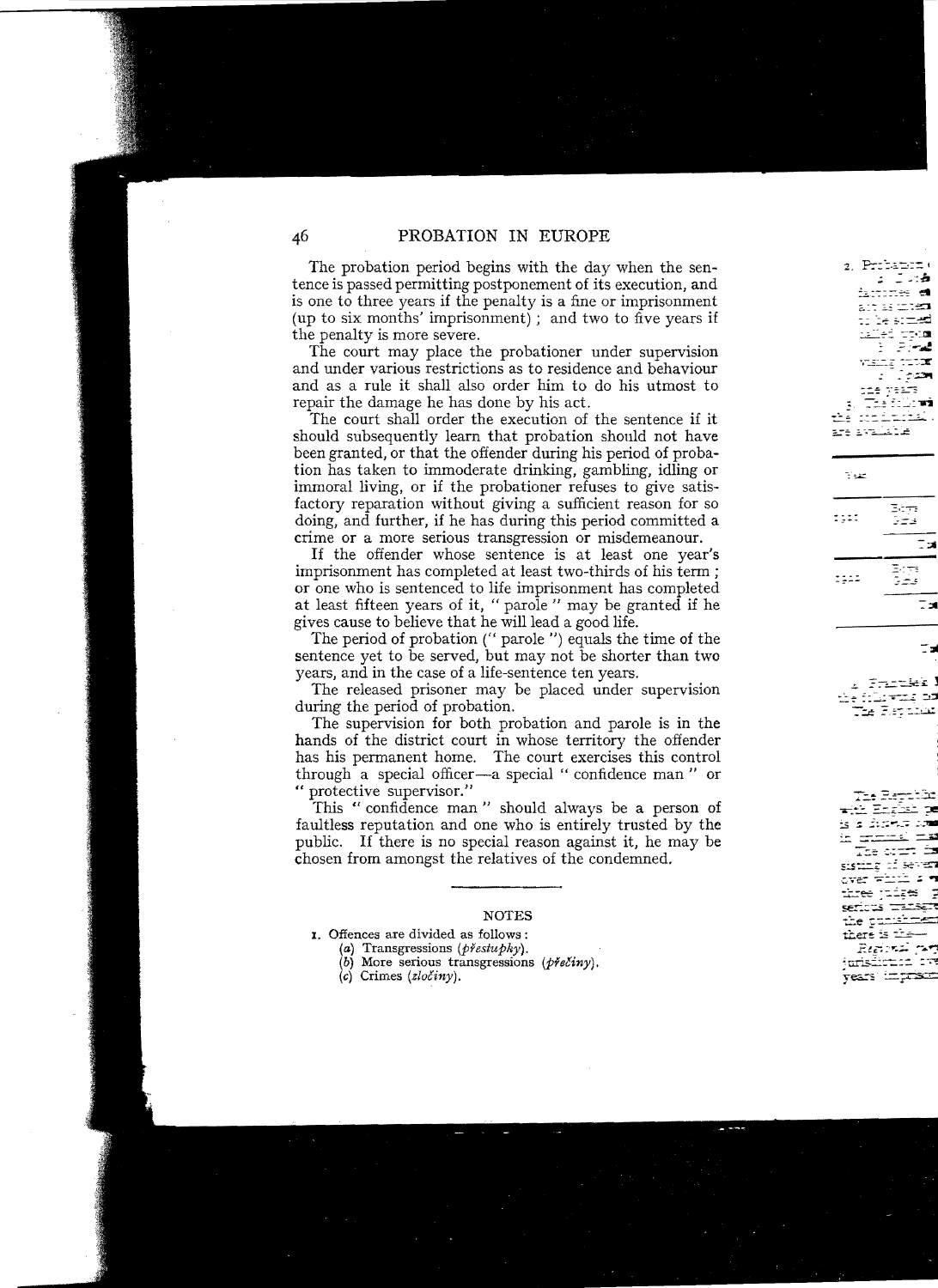2. Probation officers seem to be designated :

(a)  $Duv\check{e}rn\acute{u}k =$  Confidence man, confidential friend. In. factories, etc., the confidence man is appointed by the men to act as intermediary between employer and workmen. He seems to be something of a welfare supervisor in the factory, and when called upon may serve as a probation officer.

(b) Poručník is a term used for "tutor" (guardian) or supervising tutor (guardian) for those under twenty-one years.

(c) Opatrovnik is a trustee or guardian for those over twentyone vears.

3. The following table gives the number of minors dealt with under the conditional sentence during the last years for which statistics are available.

| Year.<br>٠ |               |  |                        | Ages                | .<br>Ages 14-20 years.                     |                  |                |  |
|------------|---------------|--|------------------------|---------------------|--------------------------------------------|------------------|----------------|--|
|            |               |  |                        | $10 - 14$<br>years. | přestupky.                                 | preciny.         | zločiny.       |  |
| 1921       | Boys<br>Girls |  | ٠<br>٠                 | 831<br>.133         | $9.587$<br>$2.778$                         | $\frac{154}{28}$ | 3,771<br>1,113 |  |
|            | Totals        |  |                        | 964                 | 12,365                                     | 182              | 4,884          |  |
| 1922       | Boys<br>Girls |  | $\bullet$<br>$\bullet$ | 818<br>186          | <b>COMMERCIA</b><br>$\frac{11,549}{2,891}$ | 69<br>2I         | 1,566<br>372   |  |
|            | Totals        |  |                        | 1,004               | 14,440                                     | 90               | 1,938          |  |

Total of minors (1922)  $= 17,472$ Total of minors and adults  $(1922) = 83.371$ 

4. František Minstr LL.D., Prague University, has contributed the following notes on the competency of Czechoslovakian courts. The Republic consists of the following provinces:

> Bohemia. Silesia and Moravia. Slovakia. Sub-Carpathian Ruthenia.

The Republic is divided into court districts, corresponding roughly with English petty sessional divisions. In each court district there is a district court over which one judge presides. He is competent in criminal matters to deal with minor transgressions ( $\phi$ *řestubky*).

The court districts are combined so as to form larger areas consisting of several districts. These areas are called regional districts over which a regional court has jurisdiction. A senat (assembly of three judges) presides. They are competent to deal with more serious transgressions (přečiny) and with crimes (zločiny) for which the punishment is less than five years' imprisonment. In addition there is the-

Regional jury court, which meets in the regional court and has jurisdiction over crimes (*zločiny*) for which the punishment is five vears' imprisonment and over, also over " political " crimes,